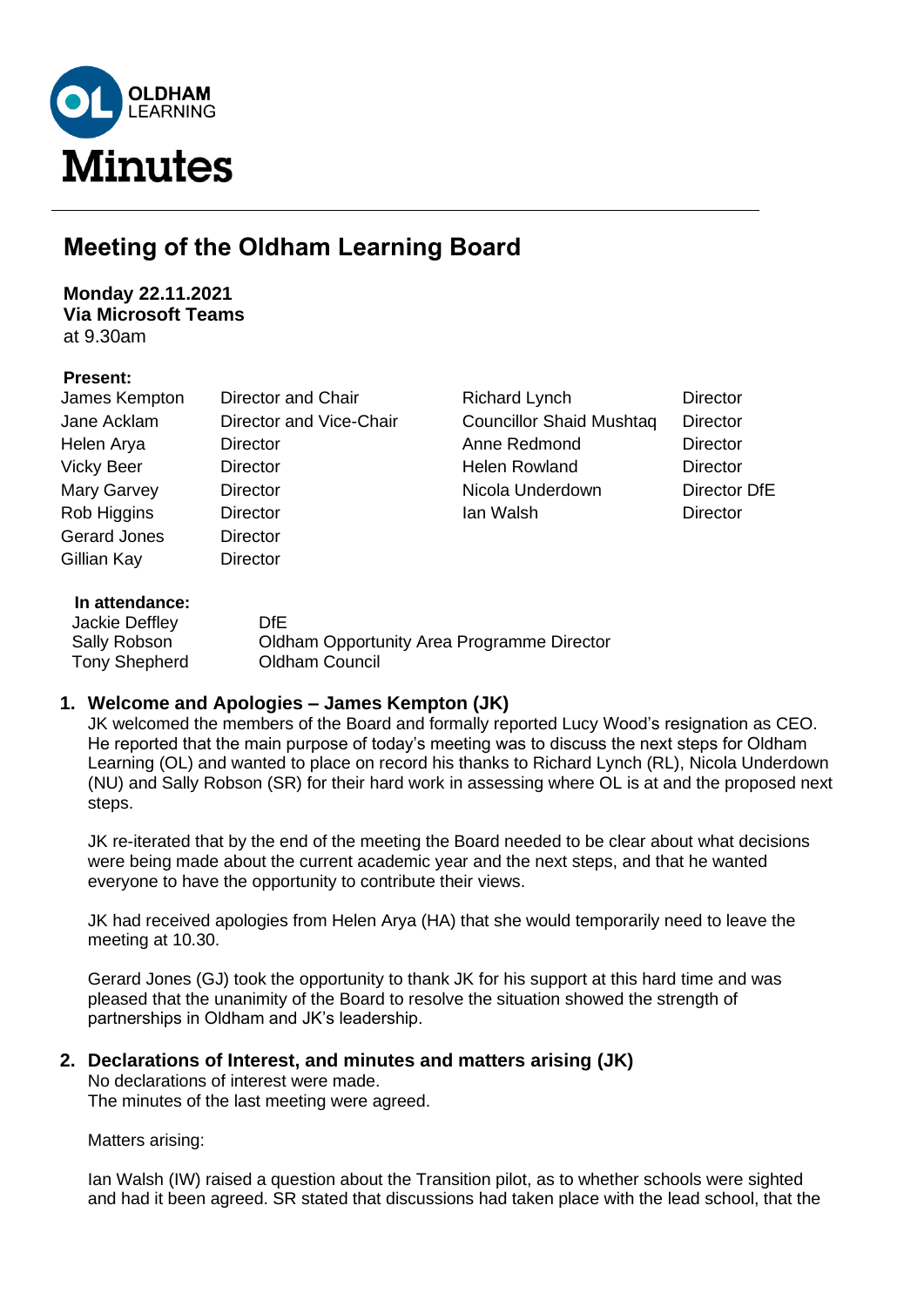project has been agreed, and that the procurement paperwork within the Council is underway. The lead school are aware that there will be a delay while paperwork is completed.

IW asked if the School Improvement Programme was going ahead as planned. Tony Shepherd (TS) stated that the intention was to continue, but that there is a requirement to rapidly increase OL's capacity.

## **3. Finance stocktake: academic year 2020/21 (NU)**

NU referred to paper 1 that had been issued with the Teams invite. A full and robust reconciliation has been made by the Opportunity Area (OA) team and the Oldham Council accountants against OL's cost centre code, and Nicola placed on record her thanks to the OA team for the support given.

The main thing to note was that some amounts remain outstanding; those amounts have been identified and any underspend is likely to be small scale. The small underspend will be transferred across to the 2021/22 budget. Most activity is now complete and there is a re-charge due from the LA against the CEO salary line, as the entire CEO salary has been charged to the OL cost centre.

#### **4. Academic year 2021/22: currently commissioned activity (SR)**

SR introduced herself and highlighted the items in papers 2a and 2b. SR noted that the stocktake of commissioned work is still a work in progress, where a lot of documentation has had to be reviewed and discussions held with commissioning partners, but that there were still some partners to reach out to. SR stated that all partners were engaging positively and were appreciative of the situation of OL.

SR highlighted that the work that she was aware of actually takes OL over its budget for 2021/22. but that there was still a piece of work to reconcile this across to the LA budget.

She gave members of the Board the opportunity to feed in their views about the work commissioned and to highlight any activity that they are aware of, that was not captured on the papers. SR welcomed people's reflections on the questions posed within the paper and stated that key for today was to identify if the activity suits the purpose of OL and the needs of the sector.

Helen Rowland (HR) asked if the Peer-to-Peer support programme was the same as the Peer Review and stated that she was concerned that secondary schools had dis-engaged with this, and that 40 schools were not undertaking this. NU clarified that Peer-to-Peer support and Peer Review were in fact the same thing. HR stated that secondary Heads needed to get back on board with this and re-launch in Spring 2022. Rob Higgins (RH) stated there was a secondary Heads meeting on Thursday and would take this to the meeting.

JK asked if there was the capacity and budget for all the schools who wanted to be involved. SR stated 40 schools are on the service specification but unclear if 40 schools are signed up. Contract management is required.

HR has a list of Primary schools who are engaged and it does not come up to 40. Primaries who aren't involved cite things such as upcoming OFSTED visits.

TS asked who has responsibility to promote activity at meetings with the sector. JK stated this is a question around the capacity of OL and the role of Board members. Capacity is the people who are members of the Board and the most powerful advocates are the people who are part of the system.

Vicky Beer (VB) asked if the programme needed to be "re-tilted" to make it fit for purpose.

RH felt it was how it was originally communicated and will report back after the meeting this Thursday, and will link in with HR and SR.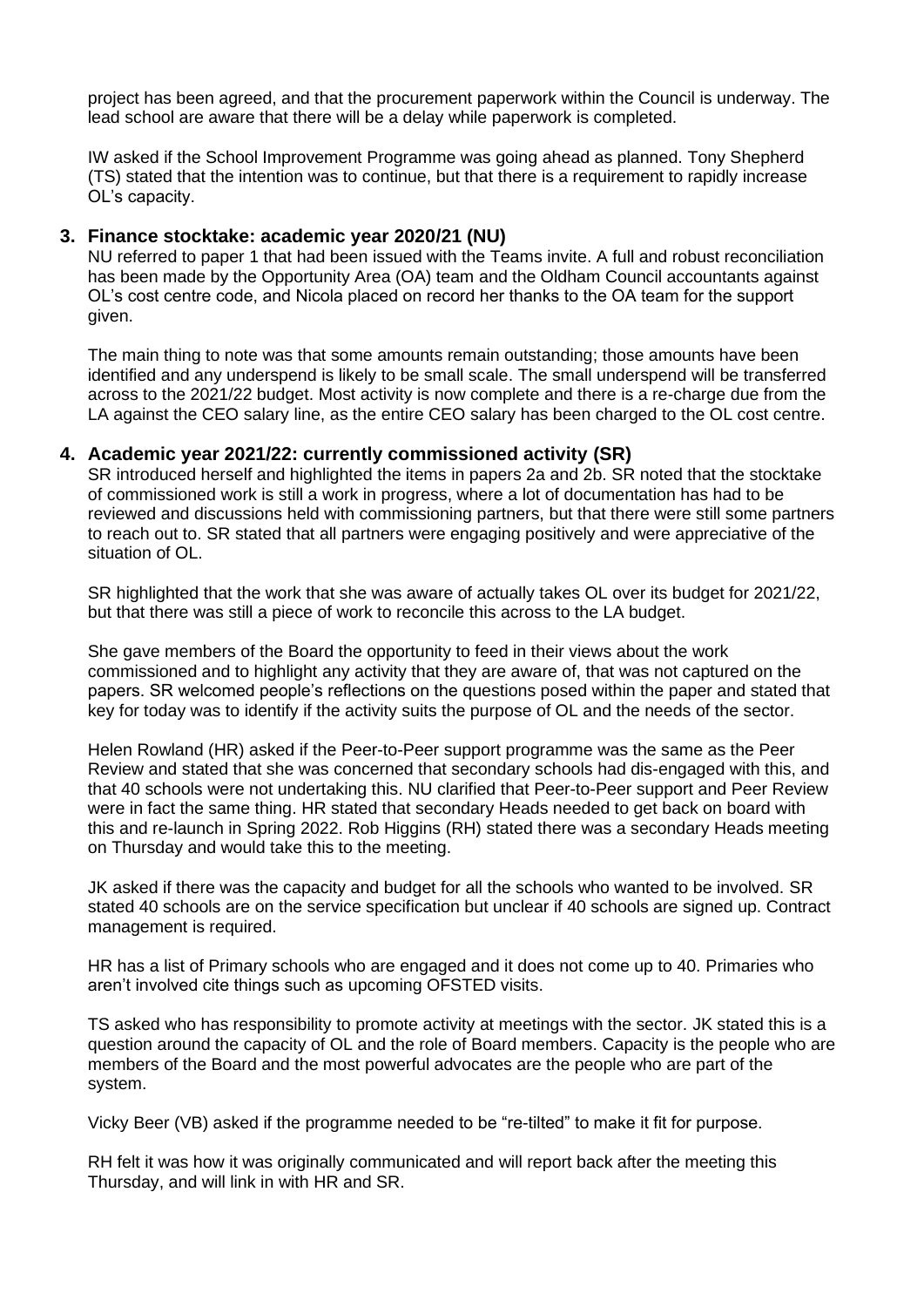**Action: RH to speak to HR regarding the promotion and communication of the Peer review programme, ensuring clear articulation of process and benefits can be shared Action: RH to promote the programme at the upcoming meeting of secondary heads Action: HR to share details of participants with SR**

**Action: RH, HR and SR to review participating schools to establish whether programme is being effectively tilted to local need, to be fed back into discussions about supporting vulnerable schools**

Discussion moved onto the theme of teacher CPD. Anne Redmond (AR) noted that delivery had started on the new Head induction, and that she had been in discussion with the former CEO to continue the Aspirant Leaders' CPD, but had been awaiting feedback on the course.

JK asked if AR's view was that this work was needed. AR stated yes, and that the previous issue had been with timing. TS asked the question if this CPD was the same as the Neil Jurd CPD. AR stated that she thought this was what LW was clarifying. RH noted that we should get feedback from the sector about what they want and shape the future CPD offer. JK asked the Board members to check this out in their field and assess the gaps.

NU refocused the Board on the questions asked in papers 2a and 2b, and reminded them of the fact that OL is currently profiled to overspend. She asked them if they felt OL had the balance right across OL's priorities and its recipients? The financial picture will be very different next year and the Board needs to balance the cost of for example setting up a network if it can only run for one year.

Shaid Mushtaq (SM) asked if there was a pattern to the schools involved in activity such as the peer review and stated that currently activity did not feel like a sector-led approach to school improvement. SR stated SM had clearly articulated her concerns and stated that we need to take stock of activity and ensure that commissioned activity is joined up. Regular reviewing and monitoring is required.

Anne Redmond (AR) stated OL needs to see the big picture, understand what the issues are, and the areas of need. She queried whether money is being spent in the right areas; OL needs clear evidence and rationale on what it does and why, with tracking of impact.

RL stated he felt content that the nature of the discussion showed how the Board was maturing, and that the current DfE consultation on School Improvement (SI) clearly puts the onus onto a sector-led model of SI. How we invest now is important, but even more so is the cultural change to ensure OL is the model of sector-led SI.

VB felt that as a Board we should step back and think about how we shape future behaviors. The focus needs to be a recognition of the evidence base and how we evaluate what is needed and target the most vulnerable. The focus should be on how the system works.

Jane Acklam pointed out that key to this cultural change is communication – how we communicate this to the sector is key to getting buy-in.

IW asked about the Communications consultant role. SR stated that this is targeted more at the operational side of comms rather than strategic. Mary Garvey (MG) said she felt that as Directors they should be clear on what OL is doing and promote this but has been unable to due to the lack of clarity. Lack of comms from previous CEO has led to skepticism of Heads.

## **5. Schools causing concern / vulnerable schools: OL role in process (RL, TS)**

RL stated that at the last OL meeting he had expressed concerns that the statutory duty of the LA to support vulnerable schools was not happening via OL, but has since been assured that the activity has been taking place. The paper provided to the Board (paper 3) is to provide clarity to the Board on what is happening, and that whilst OL has some capacity issues there is some good quality work taking place. RL articulated his view that there should not be a strict delineation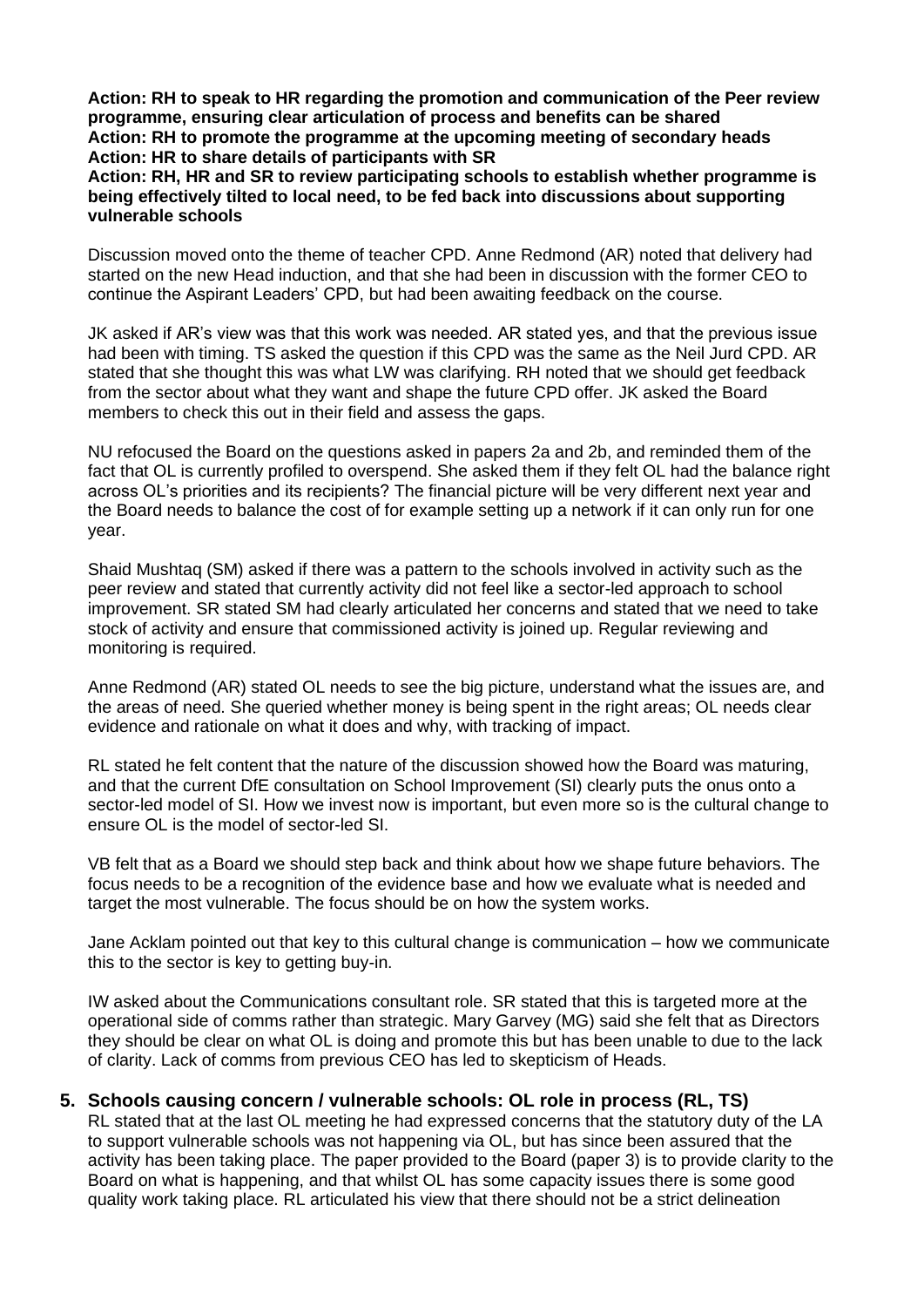between the LA, OL and other partners, that a blended approach is required to achieve the best possible outcomes for children and schools.

TS covered key points from the paper and asked whether the paper provided gives the Board enough evidence for the members to understand the priorities for OL in respect of vulnerable schools.

IW asked about the changes to School Improvement grant and schools' lack of awareness about the potential implications for their operations. RL noted that as the final position is not yet known he has been unable to give a definitive answer. Once more detail is given, he will do this. JK stated that as the mechanism of allocation of the SI grant is changing, the subscription model of OL needs to be progressed as a matter of urgency. RL brought to the Board's attention the expected Schools White Paper and the changes this will mean for LAs' responsibilities.

VB commented that work is in train supporting the White paper, and that some pilots are running to look at the practicalities of this. One of the pilots is exploring a model of how maintained schools use local forums to commission SI activity. VB re-iterated JK's point about the subscription model for OL, but added that the relationship across LA, MATs, OL and OFSTED needs to be enhanced, with a clarity on who holds intelligence on the needs of vulnerable schools and that all the information is brought together to shape the offer of support. VB also asked if there is a common approach to how we risk assess and define vulnerable schools, and stated for clarity we should name vulnerable schools in the paper.

JK noted that when he goes to the OA Board next week he will be presented with a challenge around the budget invested in OL and the high proportion of vulnerable schools. He asked the Board to consider has what has been delivered met the needs of vulnerable schools and is OL focused on the right things?

RL and TS agreed to make factual information available.

#### **Action: TS/RL to make factual information on assessing school vulnerability available to OL Board members.**

TS noted that the assessment of secondary schools was a desktop exercise. AR asked if we know what support schools have had and have things like peer reviews taken place? OL needs clear comms on what support is available.

JA stated she has just looked at the most recent OFSTED information on Secondary schools and much of this is now out of date. She volunteered to go out to all secondary schools to ask that they undertake a self-evaluation. Board members agreed that this was a good idea. JK asked JA to formally lead an OL sub-group on Quality of Education who will lead on the Secondary schools' self-evaluation and determine the next steps, and for Board members to nominate representatives to be on this group. SR will provide JA with appropriate OL branding and RL volunteered to share some previously drafted Terms of Reference. JA agreed to HR's suggestion to speak to the next OASH meeting on Thursday to explain this piece of work with secondary heads.

**Action: RH to invite JA to attend secondary heads on Thursday to start the process. Action: SR to provide JA with appropriate branding to support direct contact with schools and MATs.**

**Action: Board members to nominate (or renominate where applicable) volunteers to join the sub-committee on Quality of Education.**

**Action: JA to identify any secretariat support needs for the sub-group.**

**Action: RL to share existing Terms of Reference for the comparable group in Barnsley.**

VB commented that OFSTED also have a role to play in this and we should use the opportunity to link in with them. SM noted that this gave us the opportunity to change the perception of OFSTED within the system. GJ agreed that OFSTED can give valuable independent challenge.